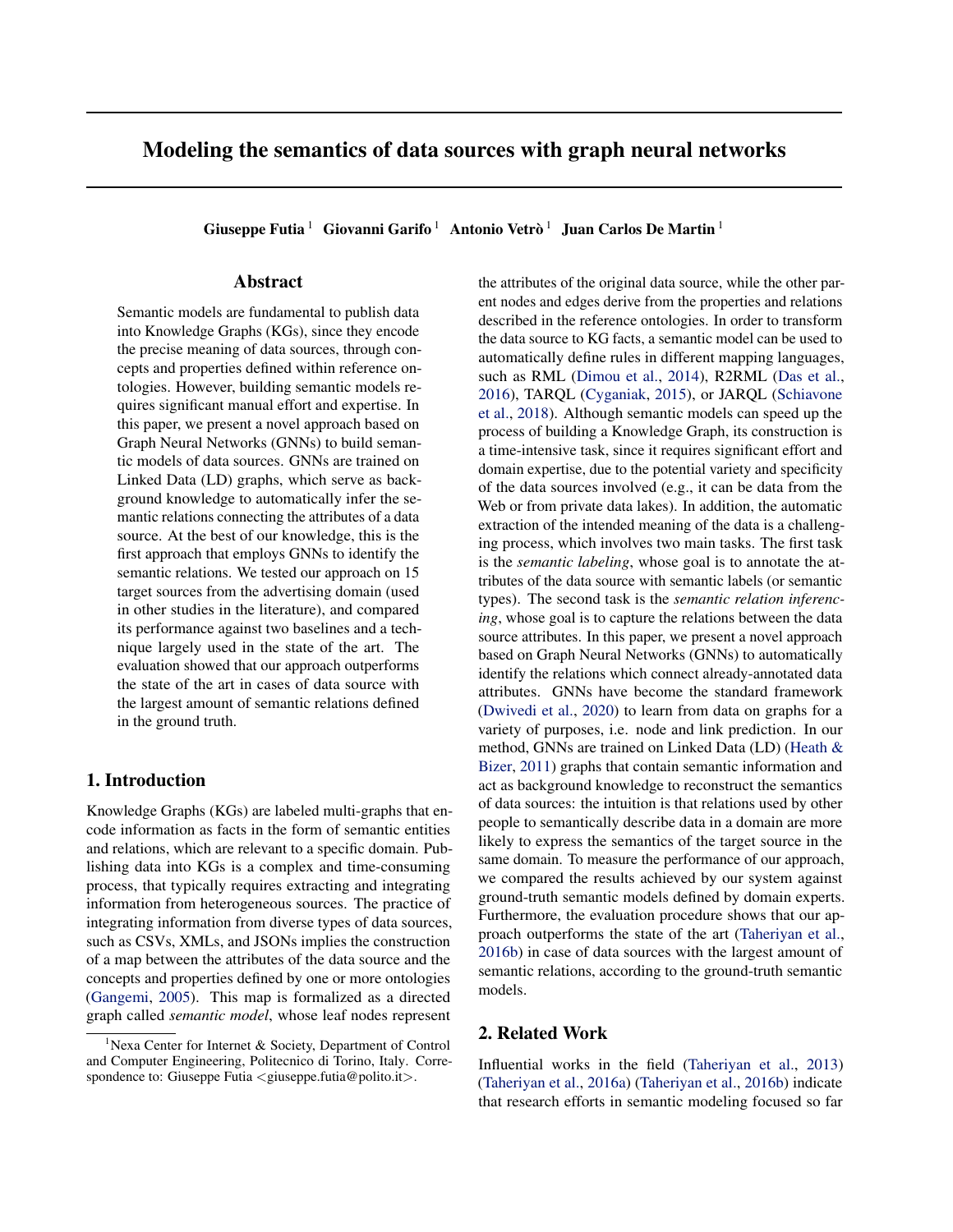<span id="page-1-0"></span>mainly on the semantic labeling, while less attention has been given to the automatic inference of semantic relations. The motivation for this observed trend has to be found in the complexity of the second step: in fact, even when semantic labels are properly defined with human intervention, inferring the relations through an automatic mechanism is not trivial and it is still an open issue in research. In addition, in more complex - but not unusual - situations, semantic labels can be connected through multiple paths that include different sequences of ontology classes and properties. As a consequence, without explicit and additional background context, it is difficult to identify which paths - or in other words which semantic relations - define the actual meaning of the data. Following this direction, the most promising approaches exploit background LD graphs, which include a vast amount of meaningful information, that can be used to learn how different entities are related to each other. As demonstrated by the work of Taheriyan et al. [\(Taheriyan](#page-4-0) [et al.,](#page-4-0) [2016b\)](#page-4-0), a background knowledge is helpful to select a path representing the correct semantic interpretation of the target source. We took inspiration from this work to develop a novel mechanism based on GNNs for inferring semantic relations between data source attributes. The most important difference between our approach and the work of Taheriyan et al. [\(Taheriyan et al.,](#page-4-0) [2016b\)](#page-4-0) is that the latter manually extracts graph patterns to represent semantic relations of different lengths. In our approach, instead, the GNNs automatically learn entity and property representations, encoding the local multi-graph structures available in the LD. These representations are then exploited to identify the correct semantic relations within the target data source.

#### 3. Problem definition

The problem of modeling the semantics of a data source is defined as follows. Suppose we have a target data source  $ds$ , which includes a set of attributes  $ds\{a_1, a_2, a_3, ...\}$ , and an ontology O. The semantic model of ds is defined as  $sm(ds)$ , whose generation is based on two different steps. The first step is the semantic labeling, where each attribute of  $ds$  is labeled with a pair of an ontology class and a data property:  $sl_1(a_1) = \langle c_{a_1}, p_{a_1} \rangle$ . The second step is the inference of the semantic relations between these semantic labels, expressing the intended meaning of the data. In the simplest case, the relation between two classes of the semantic labels includes only an object property:  $sr_1(sl_1, sl_2) = c_{a_1} \xrightarrow{p_{o_1}} c_{a_2}$ . In this case the length of the path is equal to 1. In most complex situations, the relation covers different ontology classes and properties  $sr_1(sl_1, sl_2) = c_{a_1} \xrightarrow{p_{o2}} c_1 \xrightarrow{p_{o3}} c_{a_2}$ . In this case the length of the path is equal to 2.

#### 4. Methodology

The starting point of our method is a multi, directed, and weighted graph, called integration graph:  $G_{int}$  =  $V_{int}, E_{int}. G_{int}$  describes the combinatorial space of all plausible semantic relations within the target source. The initial version of  $G_{int}$  is created from already annotated data source attributes and the ontology  $O$ , following the approach described by [\(Knoblock et al.,](#page-4-0) [2012\)](#page-4-0). Identifying the correct semantic relations in  $G_{int}$  corresponds to the detection of the minimum spanning tree, also called *Steiner Tree* [\(Hwang & Richards,](#page-4-0) [1992\)](#page-4-0), in  $G_{int}$ . Considering that the detection of the Steiner Tree is driven by the costs associated to  $E_{int}$ , the goal of our methodology is to update these costs, whose role is to encode the correct interpretation of the data. To assign these costs, we employ a GNNs architecture, which learns entity and property features of LD graph, representing the background knowledge. The "recursive neighborhood diffusion" [\(Dwivedi et al.,](#page-4-0) [2020\)](#page-4-0) to assign entity features is based on an extension of the Vanilla Graph ConvNets (GCNs) [\(Kipf & Welling,](#page-4-0) [2016\)](#page-4-0) formulation called Relational Graph ConvNets (R-GCNs) [\(Schlichtkrull et al.,](#page-4-0) [2018\)](#page-4-0):

$$
h_i^{l+1} = ReLU \left( U^l \sum_{e \in E_{ij}} \frac{1}{deg_i} \sum_{j \in V_{ij}} h_j^l + h_i^l \right) \quad (1)
$$

 $h_i^l \in R^{d^{(l)}}$  denotes the hidden state of the LD entity i in the *l*-th layer of the GNNs.  $V_i^j$  is the set of indices of the neighbors j of entity i under the LD property  $e \in E$ .  $U<sup>l</sup>$  is the matrix of the network parameters. By stacking up several layers, it is possible to capture and encode the relations between LD entities across multiple steps.

The function to score the predicted facts is the well-known matrix factorization algorithm called DistMult [\(Yang et al.,](#page-4-0) [2014\)](#page-4-0):

$$
f(s, p, o) = (h_i^L)^T R_{e_{i,j}} h_j^L
$$
 (2)

 $h_i^L$  is the state of the entity i, as output of the recursive neighborhood diffusion. The features of the edge e are associated to a diagonal matrix  $R_{e_{i,j}} \in R^{d \times d}$ . The training of GNNs are performed with negative sampling. For each training sample, a set of negative samples  $w$  is generated by randomly corrupting either s or o. The network is optimized so that the positive facts are scored higher than the negative ones. The predicted fact score is equal to:

$$
\hat{y} = \sigma(f(s, p, o))\tag{3}
$$

The cross entropy loss associated to each predicted fact is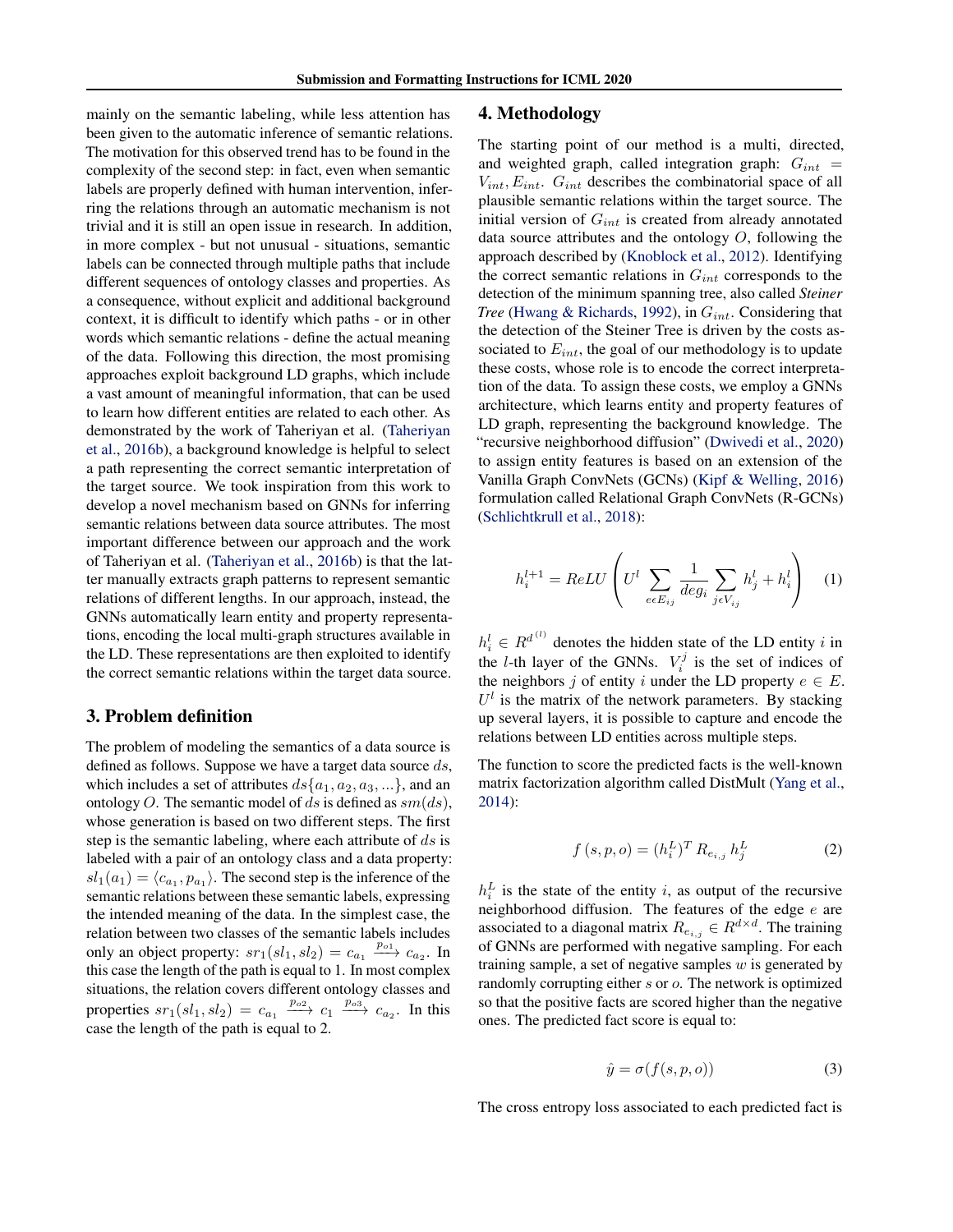<span id="page-2-0"></span>computed as follows:

$$
L = -\frac{1}{(1+w)|E|} \sum_{\hat{y} \in \tau} y \log \hat{y} + (1-y) \log(1-\hat{y}) \quad (4)
$$

 $E$  is a subset of the LD edges included in the training set,  $w$  is the number of negative samples. The features of  $s, p$ , and  $o$  are computed during the network optimization. Then, the features and the scoring function are employed to compute the score of unseen facts, resulting from each plausible semantic relation in the integration graph. Each plausible relations allows to create a set of mapping language rules. These rules can used to generate a set of candidate facts  $\{(s, p, o), \ldots\}$  from the data included in the source ds. s and o are instances of the ontology classes (nodes in the integration graph) included in  $sr$ , while  $p$  is an ontology property (edge in the integration graph) included in sr. The score of the facts associated to each plausible relation is computed with equation [3.](#page-1-0) Considering this score computation, the cost of each edge of the integration graph is the following:

$$
cost(p_i) = \frac{1}{\frac{1}{|\tau|} \sum_{s, p_i, o \in s_r} \sigma(f(s, p_i, o))}
$$
 (5)

On the basis of the edges cost, the minimum spanning tree which connect all semantic labels (*Steiner Tree*) is detected in order to compute the most plausible semantic model, which includes the correct semantic relations to define the precise meaning of the data.

#### 5. Evaluation

Dataset: the dataset includes 15 target sources available in JSON format on the advertising domain [\(Taheriyan et al.,](#page-4-0) [2016b\)](#page-4-0). The domain ontology is an extension of Schema.org [\(Guha et al.,](#page-4-0) [2016\)](#page-4-0), which contains 736 classes and 1081 properties. To prepare the background LD for each target source the leave-one-out setting has been employed. In practice, if  $k$  is the number of sources in our dataset, the background LD assigned to each target source is created from the facts obtained by the other  $k - 1$  sources. In other words, each background LD includes facts which come from all the sources, except those obtained from the target source. Details on the dataset are available in Table 1.

Metrics: the performance of the GNNs is evaluated with the Mean Reciprocal Rank (MRR). The accuracy of a computed semantic model sm is measured in terms of precision and recall, by comparing it against a ground-truth semantic model  $sm_{qt}$ :

$$
precision = \frac{rel(sm_{gt}) \cap rel(sm)}{rel(sm)} \tag{6}
$$

Table 1. Details on target sources, background linked data, and ground truth semantic models

| Sources                 | #attrs | Background LD Ground-Truth SMs |      |         |            |
|-------------------------|--------|--------------------------------|------|---------|------------|
|                         |        | #entities #facts               |      | #labels | #relations |
| alaskaslist             | 8      | 3396                           | 6954 | 12      | 3          |
| armslist                | 20     | 3396                           | 6793 | 15      | 4          |
| dallasguns              | 15     | 3379                           | 6940 | 23      | 7          |
| elpasoguntrader         | 8      | 3396                           | 7044 | 13      | 4          |
| floridagunclassifieds   | 16     | 3396                           | 6904 | 23      | 6          |
| floridaguntrader        | 10     | 3396                           | 6774 | 15      | 4          |
| gunsinternational       | 10     | 3396                           | 6945 | 19      | 4          |
| hawaiiguntrader         | 7      | 3396                           | 7122 | 11      | 3          |
| kyclassifieds           | 10     | 3396                           | 6945 | 14      | 3          |
| montanagunclassifieds 9 |        | 3396                           | 7104 | 14      | 4          |
| msguntrader             | 11     | 3375                           | 7086 | 16      | 4          |
| nextechclassifieds      | 20     | 3396                           | 6198 | 32      | 11         |
| shooterswap             | 11     | 3396                           | 7041 | 15      | 3          |
| tennesseegunexchange 14 |        | 3396                           | 7104 | 21      | 6          |
| theoutdoorstrader       | 12     | 3396                           | 6784 | 18      | 5          |

$$
recall = \frac{rel(sm_{gt}) \cap rel(sm)}{rel(sm_{gt})} \tag{7}
$$

where  $rel(sm)$  is the set of triples  $(u, v, e)$ : e is an object property from the ontology class  $u$  to the ontology class  $v$ .

Results: Table [2](#page-3-0) reports: (i) details on the number of facts included in the training set, the validation set, and the testing set respectively; (ii) the resulting MRR on the testing set.

To measure the effectiveness of the GNNs on our background linked data, we compared our results with the MRR values obtained by the GNNs on FB15-k237[\(Toutanova](#page-4-0) [& Chen,](#page-4-0) [2015\)](#page-4-0). These MRR values reported in literature [\(Schlichtkrull et al.,](#page-4-0) [2018\)](#page-4-0) are: (i) MRR Raw: 0.158; (ii) Hits@1: 0.153; (iii) Hits@3: 0.258. MRR values obtained on background LD (Raw and Hits@1) are higher than the MRR values obtained on FB15-k237, therefore the GNNs performed well on the evaluation dataset.

Table [3](#page-3-0) reports the results in terms of precision and recall achieved by: (i) our approach (Semi in the Table); (ii) the approach of Taheriyan et al. [\(Taheriyan et al.,](#page-4-0) [2016b\)](#page-4-0)) (Tahe in the Table); (iii) the baseline exploiting only the frequency of semantic relations of length 1 (Occs in the Table); (iv) the baseline using the steiner tree performed on a weighted graph based on the ontology structure [\(Knoblock et al.,](#page-4-0) [2012\)](#page-4-0) (Stei in the Table).

Our approach always obtained a better accuracy in terms of precision and recall, compared to: (i) the baseline that captures the frequency of semantic relations of length 1; (ii) the baseline of the steiner tree built on the graph weighted according to the ontology structure. In this experiment we em[ployed the dataset in which the Taheriyan et al. \(Taheriyan](#page-4-0)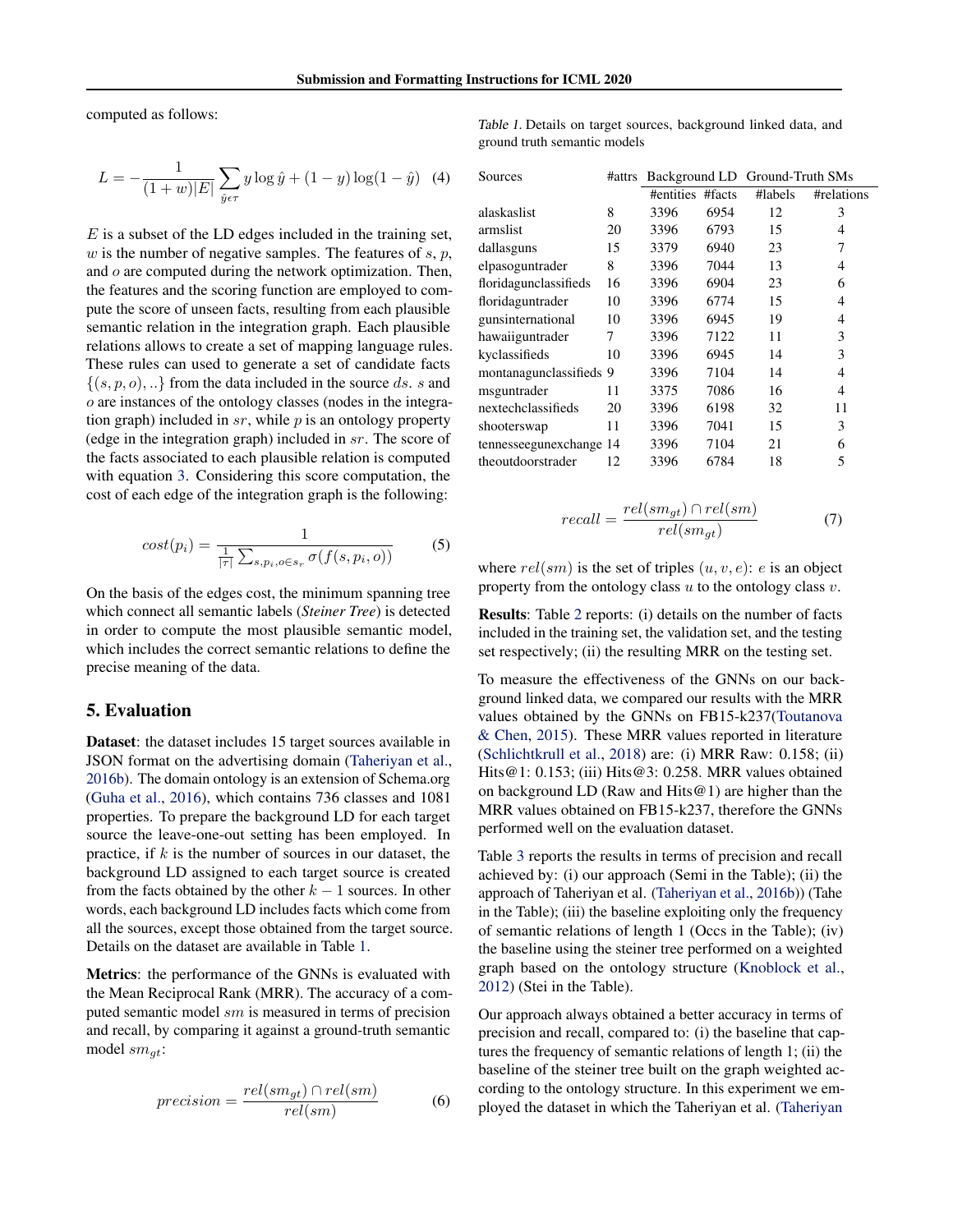<span id="page-3-0"></span>

|             |  | Table 2. Number of facts in the training, the validation, and the testing set and the MRR values obtained by the GNNs on each background |  |  |  |  |
|-------------|--|------------------------------------------------------------------------------------------------------------------------------------------|--|--|--|--|
| linked data |  |                                                                                                                                          |  |  |  |  |

| <b>Sources</b>        |          | Background LD - #Facts |         | Mean Reciprocal Rank (MRR) |           |          |  |
|-----------------------|----------|------------------------|---------|----------------------------|-----------|----------|--|
|                       | Training | Validation             | Testing | Raw                        | Hits $@1$ | Hits@3   |  |
| alaskaslist           | 6264     | 345                    | 345     | 0.202556                   | 0.171014  | 0.221739 |  |
| armslist              | 6123     | 335                    | 335     | 0.189313                   | 0.156716  | 0.214925 |  |
| dallasguns            | 6250     | 345                    | 345     | 0.222723                   | 0.201449  | 0.233333 |  |
| elpasoguntrader       | 6344     | 350                    | 350     | 0.175496                   | 0.135714  | 0.198571 |  |
| floridagunclassifieds | 6214     | 345                    | 345     | 0.213165                   | 0.191304  | 0.224638 |  |
| floridaguntrader      | 6104     | 335                    | 335     | 0.207233                   | 0.174627  | 0.229851 |  |
| gunsinternational     | 6264     | 345                    | 345     | 0.205095                   | 0.188406  | 0.211594 |  |
| hawaiiguntrader       | 6412     | 355                    | 355     | 0.208059                   | 0.180282  | 0.223944 |  |
| kyclassifieds         | 6255     | 345                    | 345     | 0.191376                   | 0.163768  | 0.207246 |  |
| montanagunclassifieds | 6394     | 355                    | 355     | 0.233740                   | 0.212676  | 0.245070 |  |
| msguntrader           | 6386     | 350                    | 350     | 0.209148                   | 0.188571  | 0.222857 |  |
| nextechclassifieds    | 5588     | 305                    | 305     | 0.204046                   | 0.177049  | 0.216393 |  |
| shooterswap           | 6341     | 350                    | 350     | 0.226965                   | 0.205714  | 0.241429 |  |
| tennesseegunexchange  | 3694     | 355                    | 355     | 0.203350                   | 0.180282  | 0.214085 |  |
| theoutdoorstrader     | 6114     | 335                    | 335     | 0.185680                   | 0.159701  | 0.205970 |  |

| Sources               | Precision  |           | Recall     |           |  |  |
|-----------------------|------------|-----------|------------|-----------|--|--|
|                       | SeMi (GAE) | SeMi (DM) | SeMi (GAE) | SeMi (DM) |  |  |
| alaskaslist           |            |           |            |           |  |  |
| armslist              | 0.750      | 0.750     | 0.750      | 0.750     |  |  |
| dallasguns            | 0.667      | 0.500     | 0.570      | 0.428     |  |  |
| elpasoguntrader       | 0.500      | 0.750     | 0.500      | 0.750     |  |  |
| floridagunclassifieds | 0.833      | 0.833     | 0.833      | 0.833     |  |  |
| floridaguntrader      |            | 0.500     |            | 0.500     |  |  |
| gunsinternational     | 0.750      | 0.750     | 0.750      | 0.750     |  |  |
| hawaiiguntrader       |            |           |            |           |  |  |
| kyclassifieds         |            |           |            |           |  |  |
| montanagunclassifieds | 0.750      | 0.500     | 0.750      | 0.500     |  |  |
| msguntrader           | 0.670      | 0.670     | 0.500      | 0.500     |  |  |
| nextechclassifieds    | 0.454      | 0.367     | 0.454      | 0.367     |  |  |
| shooterswap           |            |           |            |           |  |  |
| tennesseegunexchange  | 0.667      | 0.500     | 0.667      | 0.500     |  |  |
| theoutdoorstrader     | 0.800      | 0.600     | 0.800      | 0.600     |  |  |

| Sources               | Precision |       |       | Recall   |       |       |       |          |
|-----------------------|-----------|-------|-------|----------|-------|-------|-------|----------|
|                       | Semi      | Tahe  | Occs  | Stei     | Semi  | Tahe  | Occs  | Stei     |
| alaskaslist           | 1         |       | 0.667 | $\theta$ |       |       | 0.667 | $\Omega$ |
| armslist              | 0.750     | 0.750 | 0.500 | $\theta$ | 0.750 | 0.750 | 0.500 | $\theta$ |
| dallasguns            | 0.667     | 0.570 | 0.500 | $\theta$ | 0.570 | 0.570 | 0.428 | $\Omega$ |
| elpasoguntrader       | 0.500     | 1     | 0.500 | 0.250    | 0.500 | 0.750 | 0.500 | 0.250    |
| floridagunclassifieds | 0.833     | 0.800 | 0.167 | $\theta$ | 0.833 | 0.670 | 0.167 | $\Omega$ |
| floridaguntrader      |           |       | 0.750 | $\theta$ |       |       | 0.750 | $\Omega$ |
| gunsinternational     | 0.750     | 0.600 | 0.250 | $\theta$ | 0.750 | 0.750 | 0.250 | $\Omega$ |
| hawaiiguntrader       |           |       |       | $\Omega$ |       |       |       | $\Omega$ |
| kyclassifieds         | 1         |       | 0.333 | 0.333    | 1     |       | 0.333 | 0.333    |
| montanagunclassifieds | 0.750     |       | 0.500 | $\theta$ | 0.750 |       | 0.500 | $\Omega$ |
| msguntrader           | 0.670     | 0.670 | 0.667 | $\theta$ | 0.500 | 0.500 | 0.500 | $\Omega$ |
| nextechclassifieds    | 0.454     |       | 0.182 | $\theta$ | 0.454 | 0.360 | 0.182 | $\Omega$ |
| shooterswap           | 1         | 0.750 |       | $\Omega$ |       |       |       | $\Omega$ |
| tennesseegunexchange  | 0.667     |       | 0.500 | 0.167    | 0.667 |       | 0.500 | 0.167    |
| theoutdoorstrader     | 0.800     | 0.830 | 0.200 | 0.200    | 0.800 |       | 0.200 | 0.200    |